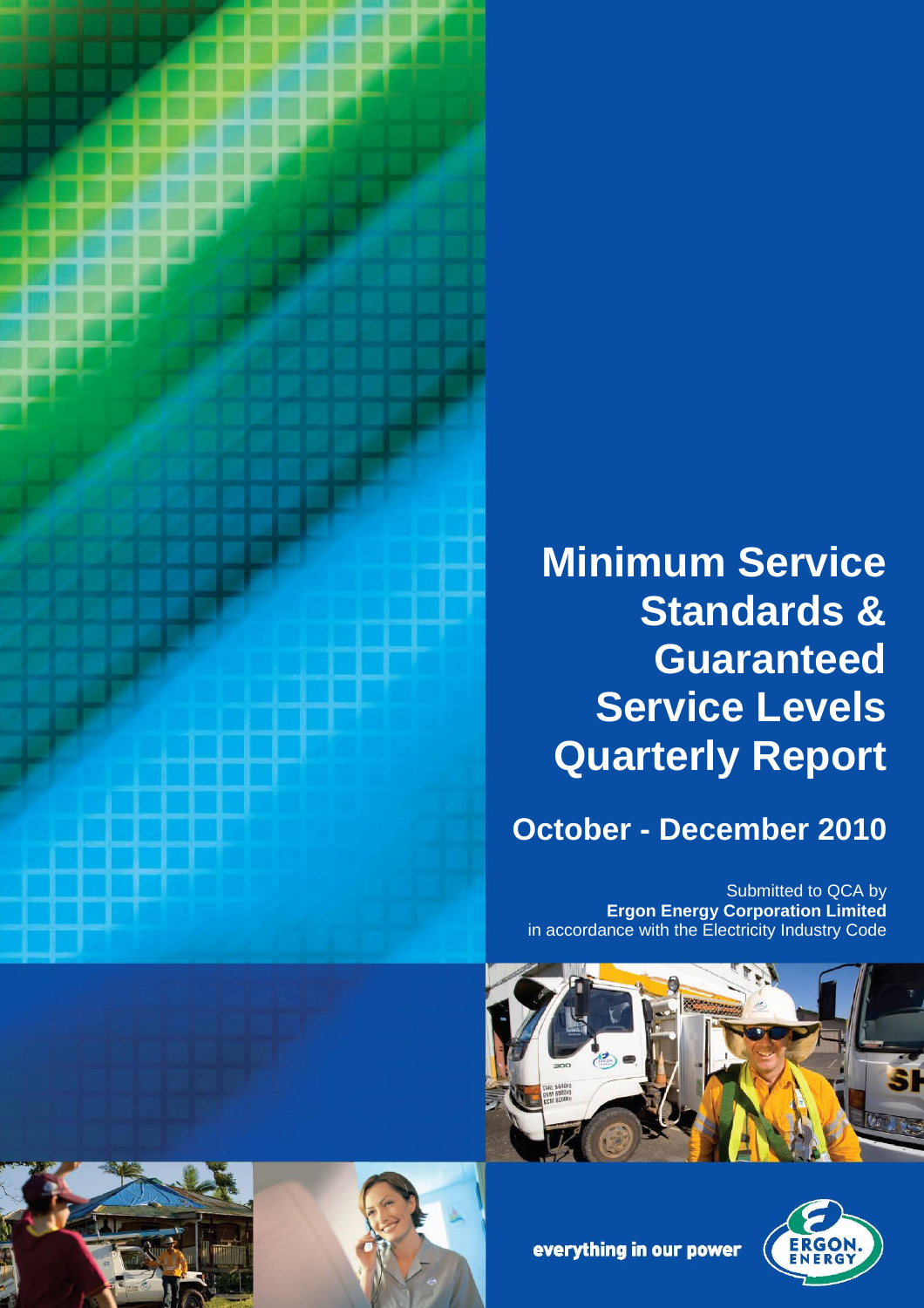# **Table of Contents**

| Details of Interruptions Excluded for the Financial Year to Date (1 July 2010 to 31 December 2010) 6  |  |
|-------------------------------------------------------------------------------------------------------|--|
|                                                                                                       |  |
| Explanation of reasons for exceeding minimum service standards and proposals to improve performance 7 |  |
|                                                                                                       |  |
| GSL Claims Breakdown for the Quarter and Financial Year to Date (1 July 2010 to 31 December 2010) 8   |  |
|                                                                                                       |  |

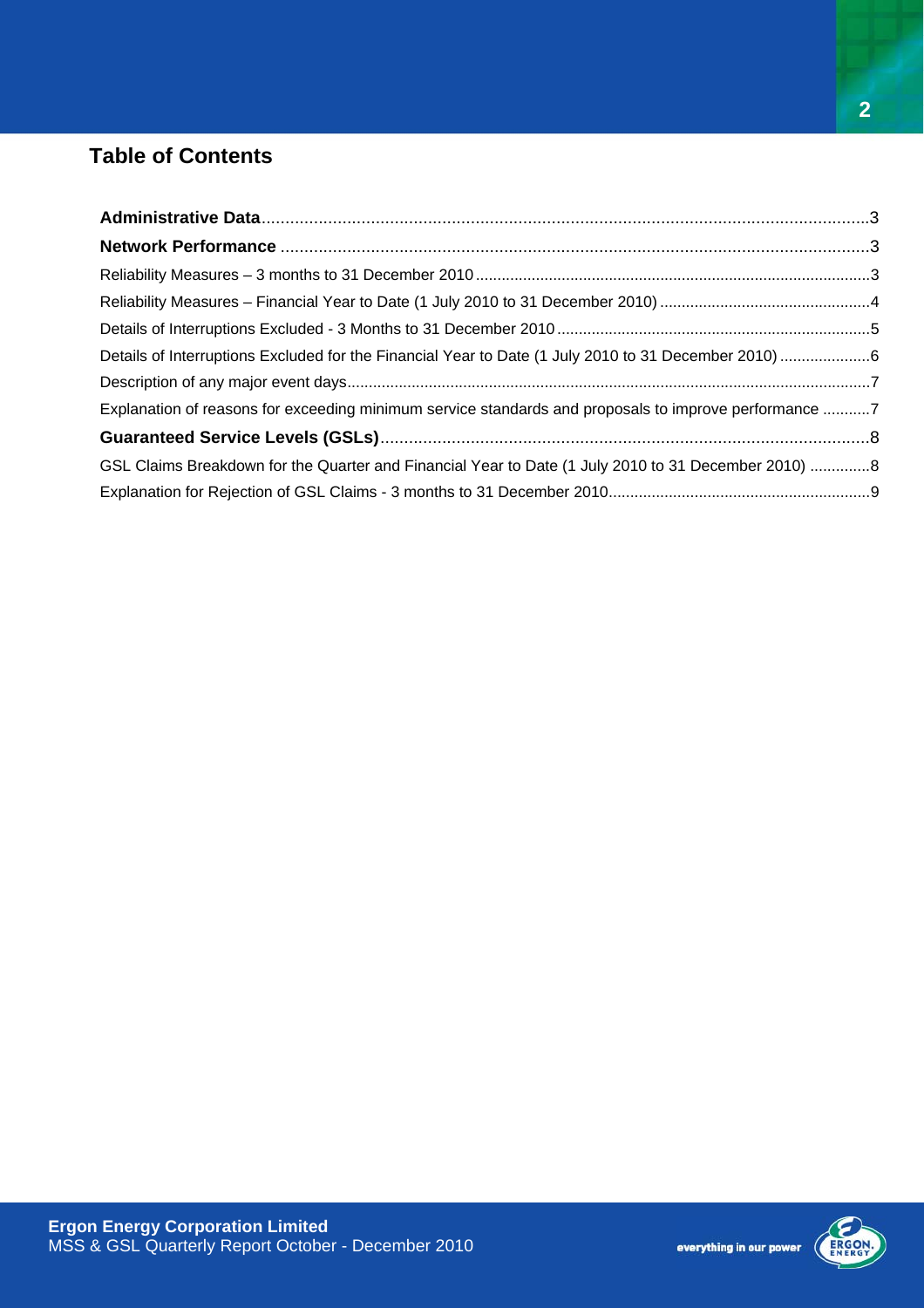### <span id="page-2-0"></span>**Administrative Data**

| <b>ITEM NO</b> | <b>MEASURE</b>                        | <b>UNIT</b> | <b>VALUE</b>                            |
|----------------|---------------------------------------|-------------|-----------------------------------------|
| 1.1            | Distribution Network Service Provider | Name        | <b>Ergon Energy Corporation Limited</b> |
| 1.2            | First day of reporting period         | Date        | 01-10-2010                              |
| 1.3            | Last day of reporting period          | Date        | 31-12-2010                              |

#### **Network Performance**

(Reporting obligations under clause 2.6.2(a)(i) (A), (B), (C), (D) & (E) of the Queensland Electricity Industry Code, Fourth Edition effective 4 August 2008 ('The Code'))

#### **Reliability Measures – 3 months to 31 December 2010**

(**Results effective as at 8 January 2011, for the period ending 31 December 2010**)

| <b>ITEM NO.</b> | <b>MEASURE</b>                                             | <b>UNIT</b>    | <b>ACTUAL NETWORK<br/>PERFORMANCE</b> | <b>NETWORK</b><br><b>PERFORMANCE</b><br><b>LESS EXCLUSIONS</b> |
|-----------------|------------------------------------------------------------|----------------|---------------------------------------|----------------------------------------------------------------|
|                 |                                                            |                |                                       |                                                                |
|                 | <b>System Average Interruption Duration Index (SAIDI)</b>  |                | (minutes)                             |                                                                |
|                 | Distribution system - total                                |                |                                       |                                                                |
|                 | Urban                                                      | <b>Minutes</b> | 58.51                                 | 47.44                                                          |
|                 | <b>Short Rural</b>                                         | <b>Minutes</b> | 163.11                                | 134.92                                                         |
|                 | Long Rural                                                 | <b>Minutes</b> | 421.84                                | 290.43                                                         |
|                 | Distribution system - planned                              |                |                                       |                                                                |
|                 | Urban                                                      | <b>Minutes</b> | 6.70                                  | 6.70                                                           |
|                 | <b>Short Rural</b>                                         | <b>Minutes</b> | 19.41                                 | 19.41                                                          |
|                 | Long Rural                                                 | <b>Minutes</b> | 30.75                                 | 30.75                                                          |
|                 | Distribution system - unplanned                            |                |                                       |                                                                |
|                 | Urban                                                      | <b>Minutes</b> | 51.81                                 | 40.74                                                          |
|                 | Short Rural                                                | <b>Minutes</b> | 143.71                                | 115.51                                                         |
|                 | Long Rural                                                 | <b>Minutes</b> | 391.10                                | 259.68                                                         |
|                 | <b>System Average Interruption Frequency Index (SAIFI)</b> | (number)       |                                       |                                                                |
|                 | Distribution system - total                                |                |                                       |                                                                |
|                 | Urban                                                      | Number         | 0.60                                  | 0.50                                                           |
|                 | <b>Short Rural</b>                                         | <b>Number</b>  | 1.26                                  | 1.06                                                           |
|                 | Long Rural                                                 | Number         | 1.75                                  | 1.60                                                           |
|                 | Distribution system - planned                              |                |                                       |                                                                |
|                 | Urban                                                      | <b>Number</b>  | 0.05                                  | 0.05                                                           |
|                 | <b>Short Rural</b>                                         | Number         | 0.12                                  | 0.12                                                           |
|                 | Long Rural                                                 | Number         | 0.15                                  | 0.15                                                           |
|                 | Distribution system - unplanned                            |                |                                       |                                                                |
|                 | Urban                                                      | Number         | 0.55                                  | 0.45                                                           |
|                 | <b>Short Rural</b>                                         | Number         | 1.13                                  | 0.94                                                           |
|                 | Long Rural                                                 | Number         | 1.60                                  | 1.45                                                           |



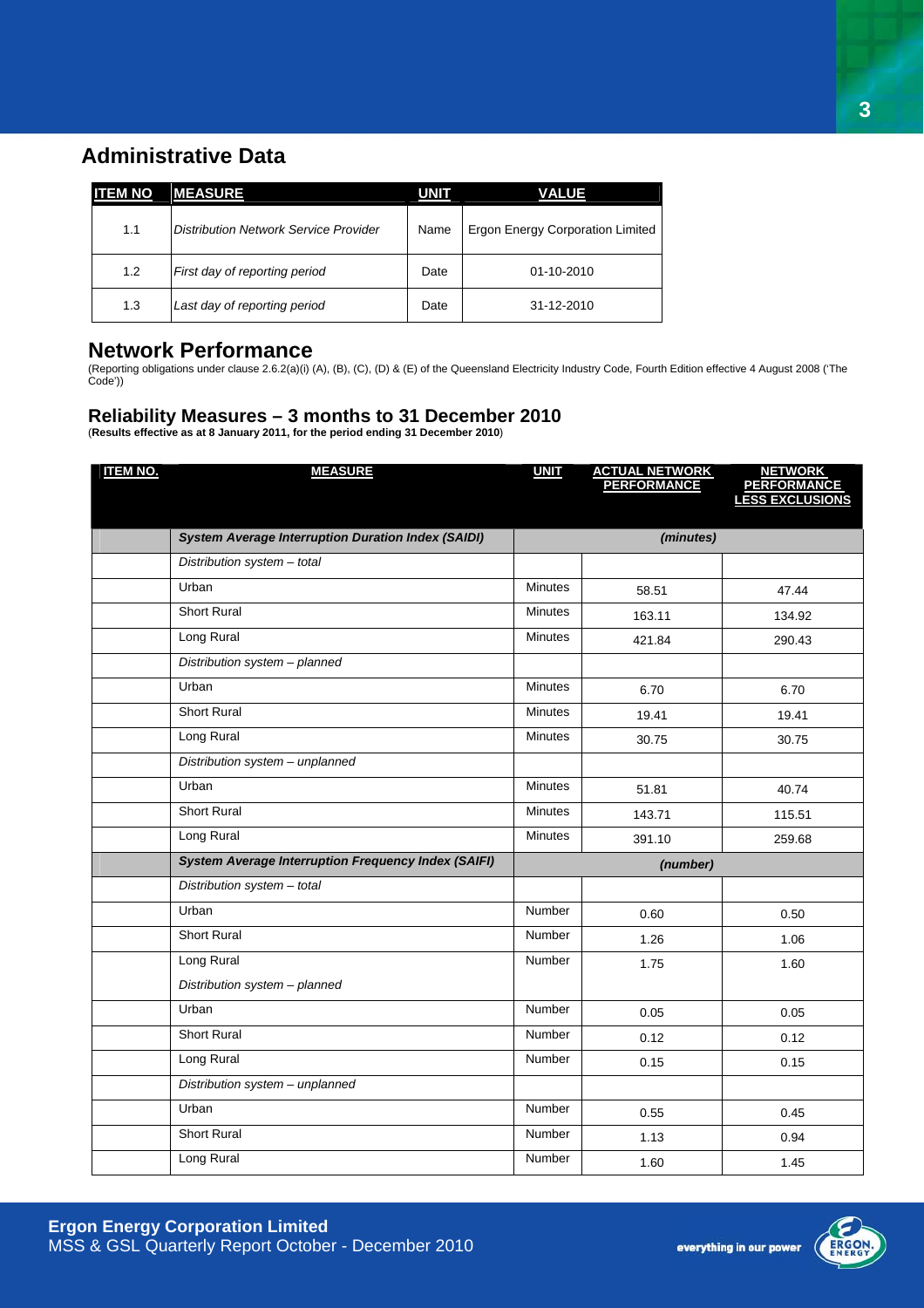# <span id="page-3-0"></span>**Reliability Measures – Financial Year to Date (1 July 2010 to 31 December 2010)**

(**Results effective as at 8 January 2011, for the period ending 31 December 2010**)

| <b>ITEM NO.</b> | <b>MEASURE</b>                                             | <b>UNIT</b>    | <b>ACTUAL NETWORK</b><br>PERFORMANCE | <b>NETWORK</b><br><b>PERFORMANCE</b><br><b>LESS EXCLUSIONS</b> |
|-----------------|------------------------------------------------------------|----------------|--------------------------------------|----------------------------------------------------------------|
|                 | <b>System Average Interruption Duration Index (SAIDI)</b>  |                | (minutes)                            |                                                                |
|                 | Distribution system - total                                |                |                                      |                                                                |
|                 | Urban                                                      | <b>Minutes</b> | 93.07                                | 79.24                                                          |
|                 | <b>Short Rural</b>                                         | <b>Minutes</b> | 261.95                               | 231.50                                                         |
|                 | Long Rural                                                 | <b>Minutes</b> | 561.42                               | 429.04                                                         |
|                 | Distribution system - planned                              |                |                                      |                                                                |
|                 | Urban                                                      | <b>Minutes</b> | 15.91                                | 15.91                                                          |
|                 | Short Rural                                                | <b>Minutes</b> | 44.52                                | 44.52                                                          |
|                 | Long Rural                                                 | <b>Minutes</b> | 84.98                                | 84.98                                                          |
|                 | Distribution system - unplanned                            |                |                                      |                                                                |
|                 | Urban                                                      | <b>Minutes</b> | 77.15                                | 63.33                                                          |
|                 | Short Rural                                                | <b>Minutes</b> | 217.43                               | 186.98                                                         |
|                 | Long Rural                                                 | <b>Minutes</b> | 476.43                               | 344.05                                                         |
|                 | <b>System Average Interruption Frequency Index (SAIFI)</b> |                | (number)                             |                                                                |
|                 | Distribution system - total                                |                |                                      |                                                                |
|                 | Urban                                                      | <b>Number</b>  | 1.02                                 | 0.87                                                           |
|                 | <b>Short Rural</b>                                         | <b>Number</b>  | 2.12                                 | 1.89                                                           |
|                 | Long Rural                                                 | Number         | 2.88                                 | 2.72                                                           |
|                 | Distribution system - planned                              |                |                                      |                                                                |
|                 | Urban                                                      | <b>Number</b>  | 0.11                                 | 0.11                                                           |
|                 | <b>Short Rural</b>                                         | Number         | 0.26                                 | 0.26                                                           |
|                 | Long Rural                                                 | Number         | 0.43                                 | 0.43                                                           |
|                 | Distribution system - unplanned                            |                |                                      |                                                                |
|                 | Urban                                                      | Number         | 0.91                                 | 0.76                                                           |
|                 | Short Rural                                                | <b>Number</b>  | 1.86                                 | 1.63                                                           |
|                 | Long Rural                                                 | <b>Number</b>  | 2.44                                 | 2.29                                                           |

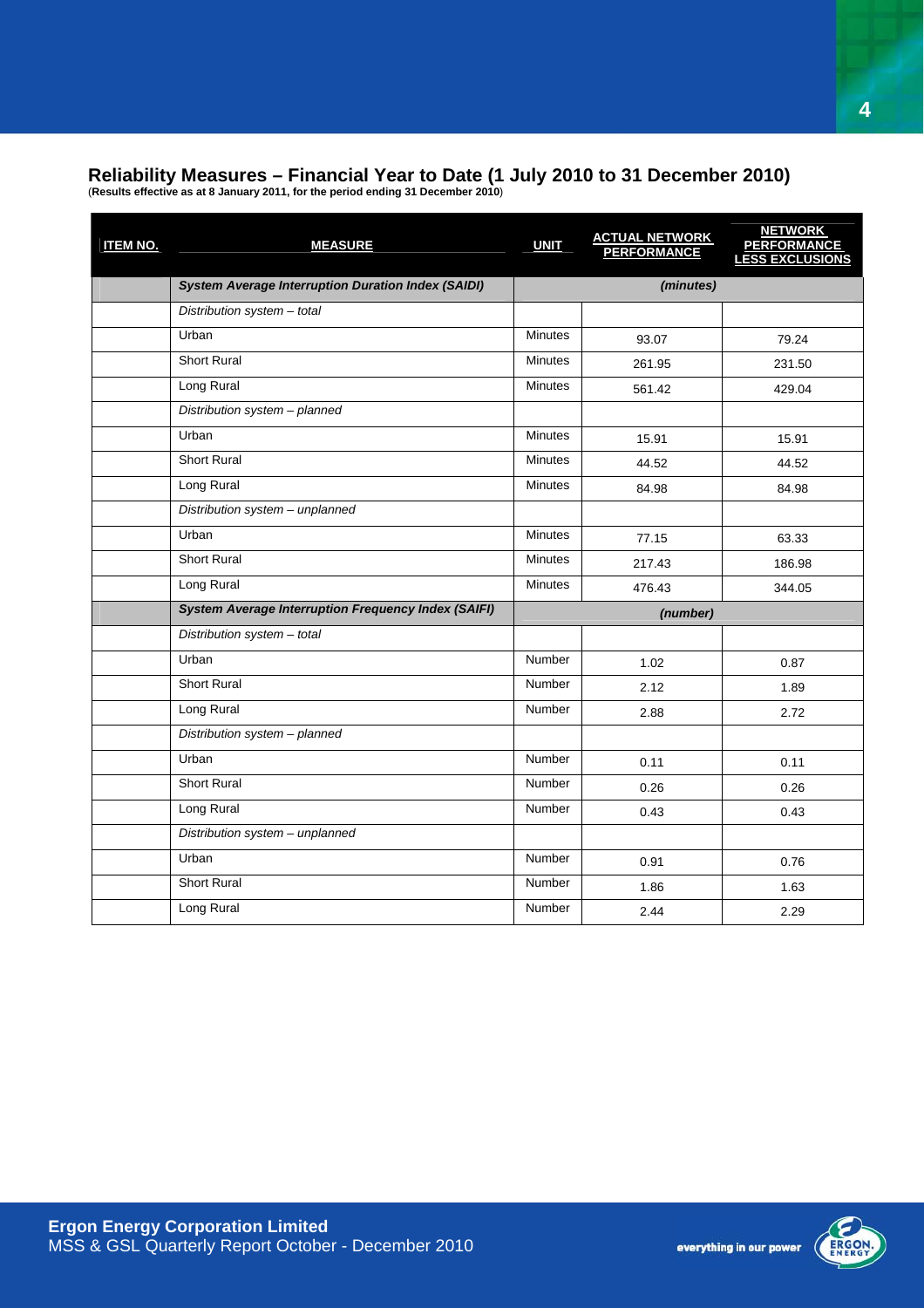#### <span id="page-4-0"></span>**Details of Interruptions Excluded - 3 Months to 31 December 2010**

(Results effective as at 8 January 2011, for the period ending 31 December 2010)

|                                                                                                                                                                                                                                 | Urban | <b>SR</b> | <b>LR</b> |
|---------------------------------------------------------------------------------------------------------------------------------------------------------------------------------------------------------------------------------|-------|-----------|-----------|
| <b>System Average Interruption Duration Index (SAIDI)</b>                                                                                                                                                                       |       | (minutes) |           |
| (a) an interruption of a duration of one minute or less;                                                                                                                                                                        |       |           |           |
| (b) an interruption resulting from:                                                                                                                                                                                             |       |           |           |
| (i) load shedding due to a shortfall in generation; <sup>1</sup>                                                                                                                                                                | 0.00  | 0.00      | 0.00      |
| (ii) a direction by NEMMCO, a system operator or any other<br>body exercising a similar function under the Electricity Act,<br>National Electricity Code or National Electricity Law;                                           | 0.00  | 0.00      | 0.00      |
| (iii) automatic shedding of load under the control of under<br>frequency relays following the occurrence of a power system<br>under-frequency condition described in the power system<br>security and reliability standards; or |       |           |           |
| (iv) a failure of the shared transmission grid; or                                                                                                                                                                              | 1.14  | 1.39      | 0.25      |
| (v) a direction by a police officer or another authorised person<br>exercising powers in relation to public safety;                                                                                                             | 4.82  | 8.03      | 45.43     |
| (c) any interruption to the supply of electricity on a distribution<br>entity's supply network which commences on a major event day;<br>and                                                                                     | 4.45  | 16.99     | 82.92     |
| (d) an interruption caused by a customer's electrical installation or<br>failure of that electrical installation.                                                                                                               | 0.66  | 1.78      | 2.81      |
| <b>Total SAIDI for all Exclusion Events</b>                                                                                                                                                                                     | 11.07 | 28.19     | 131.42    |
|                                                                                                                                                                                                                                 |       |           |           |
|                                                                                                                                                                                                                                 |       |           |           |
| <b>System Average Interruption Frequency Index (SAIFI)</b>                                                                                                                                                                      |       | (number)  |           |
| (a) an interruption of a duration of one minute or less;                                                                                                                                                                        |       |           |           |
| (b) an interruption resulting from:                                                                                                                                                                                             |       |           |           |
| (i) load shedding due to a shortfall in generation;                                                                                                                                                                             | 0.00  | 0.00      | 0.00      |
| (ii) a direction by NEMMCO, a system operator or any other<br>body exercising a similar function under the Electricity Act,<br>National Electricity Code or National Electricity Law;                                           | 0.00  | 0.00      | 0.00      |
| (iii) automatic shedding of load under the control of under<br>frequency relays following the occurrence of a power system<br>under-frequency condition described in the power system<br>security and reliability standards; or |       |           |           |
| (iv) a failure of the shared transmission grid; or                                                                                                                                                                              | 0.05  | 0.06      | 0.01      |
| (v) a direction by a police officer or another authorised person<br>exercising powers in relation to public safety;                                                                                                             | 0.00  | 0.01      | 0.01      |
| (c) any interruption to the supply of electricity on a distribution<br>entity's supply network which commences on a major event day;<br>and                                                                                     | 0.04  | 0.06      | 0.07      |
| (d) an interruption caused by a customer's electrical installation or<br>failure of that electrical installation.                                                                                                               | 0.01  | 0.06      | 0.05      |

Note: Ergon Energy does not currently record momentary (<1 minute) outages.

<span id="page-4-1"></span> $\overline{a}$ 

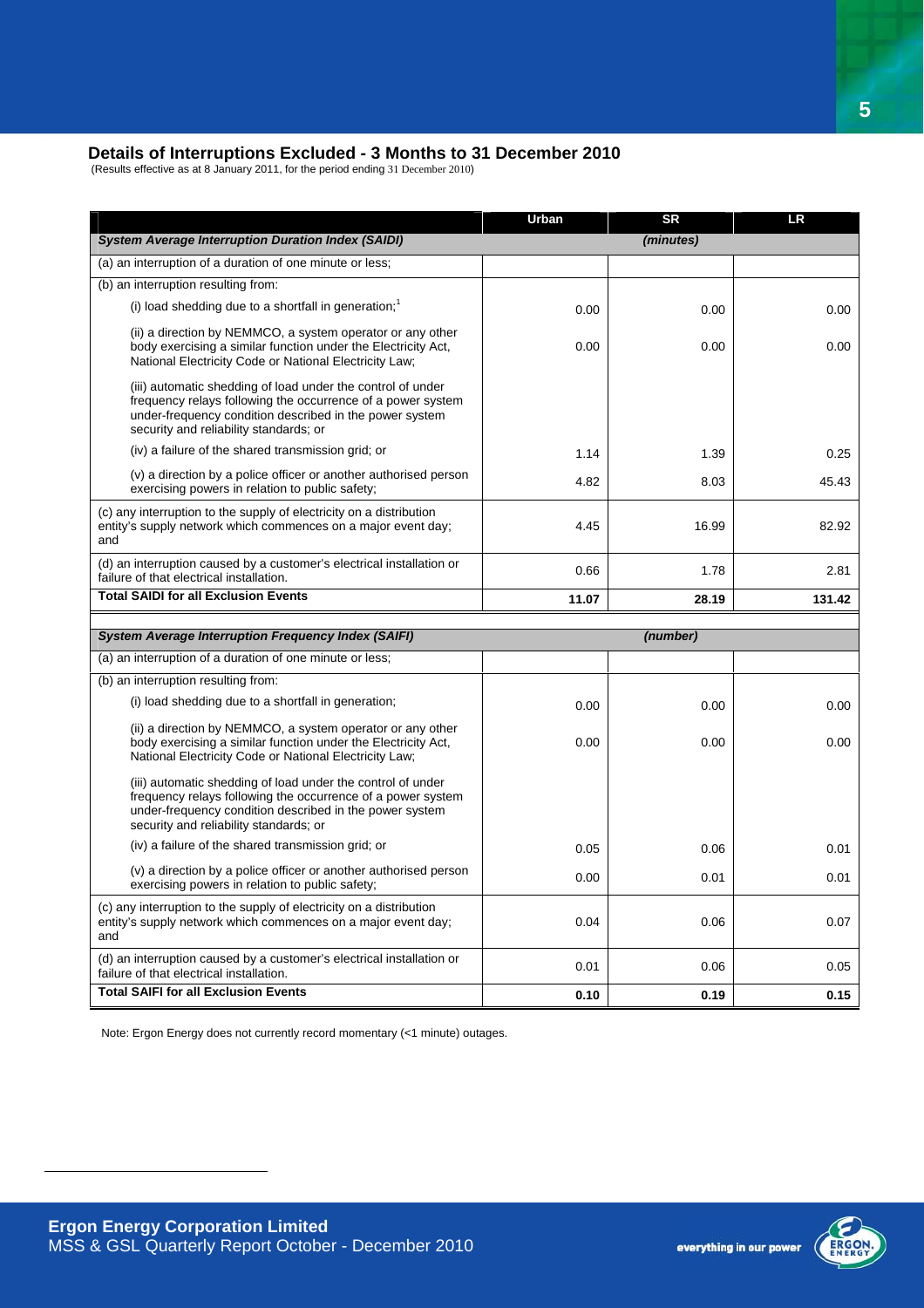#### <span id="page-5-0"></span>**Details of Interruptions Excluded for the Financial Year to Date (1 July 2010 to 31 December 2010)**

(Results effective as at 8 January 2011, for the period ending 31 December 2010)

|                                                                                                                                                                                                                                 | Urban | <b>SR</b> | LR     |
|---------------------------------------------------------------------------------------------------------------------------------------------------------------------------------------------------------------------------------|-------|-----------|--------|
| <b>System Average Interruption Duration Index (SAIDI)</b>                                                                                                                                                                       |       | (minutes) |        |
| (a) an interruption of a duration of one minute or less;                                                                                                                                                                        |       |           |        |
| (b) an interruption resulting from:                                                                                                                                                                                             |       |           |        |
| (i) load shedding due to a shortfall in generation;                                                                                                                                                                             | 0.00  | 0.00      | 0.00   |
| (ii) a direction by NEMMCO, a system operator or any other<br>body exercising a similar function under the Electricity Act,<br>National Electricity Code or National Electricity Law;                                           | 0.00  | 0.00      | 0.00   |
| (iii) automatic shedding of load under the control of under<br>frequency relays following the occurrence of a power system<br>under-frequency condition described in the power system<br>security and reliability standards; or |       |           |        |
| (iv) a failure of the shared transmission grid; or                                                                                                                                                                              | 3.61  | 3.06      | 0.25   |
| (v) a direction by a police officer or another authorised person<br>exercising powers in relation to public safety;                                                                                                             | 4.82  | 8.03      | 45.43  |
| (c) any interruption to the supply of electricity on a distribution<br>entity's supply network which commences on a major event day;<br>and                                                                                     | 4.45  | 16.99     | 82.92  |
| (d) an interruption caused by a customer's electrical installation or<br>failure of that electrical installation.                                                                                                               | 0.95  | 2.36      | 3.78   |
| <b>Total SAIDI for all Exclusion Events</b>                                                                                                                                                                                     | 13.83 | 30.45     | 132.38 |
| <b>System Average Interruption Frequency Index (SAIFI)</b>                                                                                                                                                                      |       | (number)  |        |
| (a) an interruption of a duration of one minute or less;                                                                                                                                                                        |       |           |        |
| (b) an interruption resulting from:                                                                                                                                                                                             |       |           |        |
| (i) load shedding due to a shortfall in generation;                                                                                                                                                                             | 0.00  | 0.00      | 0.00   |
| (ii) a direction by NEMMCO, a system operator or any other<br>body exercising a similar function under the Electricity Act,<br>National Electricity Code or National Electricity Law;                                           | 0.00  | 0.00      | 0.00   |
| (iii) automatic shedding of load under the control of under<br>frequency relays following the occurrence of a power system<br>under-frequency condition described in the power system<br>security and reliability standards; or |       |           |        |
| (iv) a failure of the shared transmission grid; or                                                                                                                                                                              | 0.09  | 0.10      | 0.01   |
| (v) a direction by a police officer or another authorised person<br>exercising powers in relation to public safety;                                                                                                             | 0.00  | 0.01      | 0.01   |
| (c) any interruption to the supply of electricity on a distribution<br>entity's supply network which commences on a major event day;<br>and                                                                                     | 0.04  | 0.06      | 0.07   |
| (d) an interruption caused by a customer's electrical installation or<br>failure of that electrical installation.                                                                                                               | 0.01  | 0.07      | 0.06   |
| <b>Total SAIFI for all Exclusion Events</b>                                                                                                                                                                                     | 0.15  | 0.23      | 0.15   |

Note: Ergon Energy does not currently record momentary (<1 minute) outages.

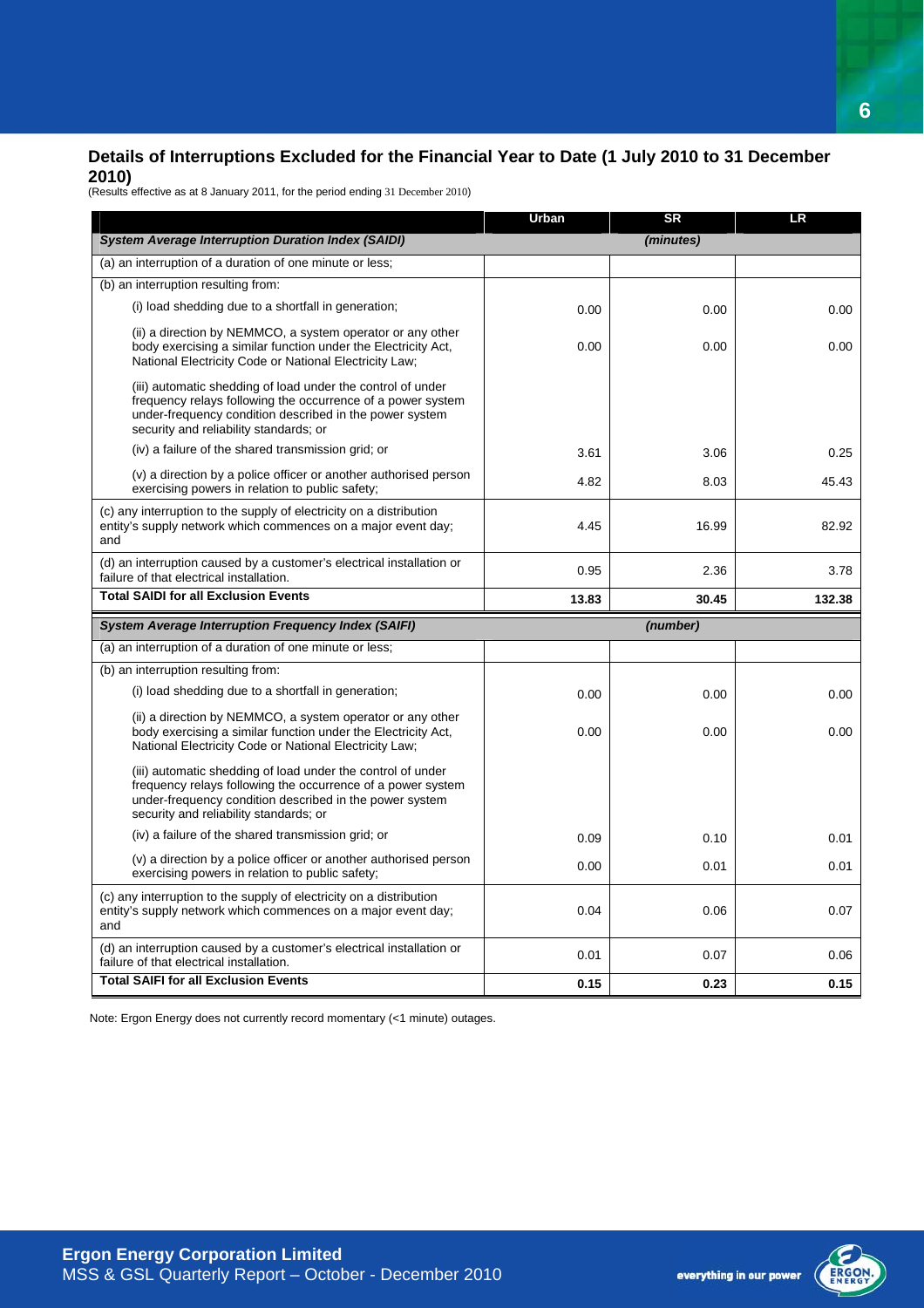#### <span id="page-6-0"></span>**Description of any major event days**

During the December 2010 quarter, Ergon Energy registered two Major Event Days (MED) for the period using the 2.5 beta exclusion event method, which classifies a MED to be any day with a daily SAIDI value greater than the 2010-11 MED Threshold (TMED) of 8.06 system minutes.

The two MEDs occurred on the  $27<sup>th</sup>$  and  $28<sup>th</sup>$  of December and were due to the significant flooding experienced by Central and Southern Queensland.

#### **Explanation of reasons for exceeding minimum service standards and proposals to improve performance**

During the October to December 2010 Quarter, almost all of Queensland experienced higher than average rainfall, with large areas of Queensland experiencing the wettest December on record. Much of this rainfall was the result of severe thunderstorm and lightning activity and widespread flooding following Cyclone Tasha.

Despite these unusually wet conditions, Ergon Energy's cumulative actual reliability performance for October and November 2010 and up to mid December 2010 were generally at or better than the cumulative seasonalised Minimum Service Standards (MSS) for those months. However, the severe flooding following Cyclone Tasha in late December 2010 gave rise to cumulative reliability performance for two of the six reliability measures that was worse than the cumulative seasonalised MSS for the six month period to December 2010. In particular, the unprecedented weather conditions adversely impacted Ergon Energy's unplanned outage performance for the Urban and Short Rural feeder categories, which is reflected in the overall performance against the seasonalised MSS for these feeders. Nevertheless, the unplanned performance results have improved for 5 out of the 6 reliability measures compared to the same period last year.

By contrast, Ergon Energy's planned outage performance during the period July-December 2010 is significantly better than the same period in 2009, which is directly due to the reinstatement of live-line working and the implementation of a number of reliability-focussed initiatives.

It is important to note that in the month since the completion of the October to December 2010 Quarter, despite wetter than normal conditions prevailing across Queensland (driven by Cyclone Tasha) and Cyclone Anthony hitting the coast at the end of January, Ergon Energy's reliability performance has improved, with current performance (as at the end of January 2011) meeting five MSS (seasonalised targets). However, Category 5 Cyclone Yasi significantly impacted Ergon Energy's network at the beginning of February 2011 and reconstruction work is continuing. The impact of Cyclone Yasi on Ergon Energy's reliability performance will be discussed in more detail in the January to March 2011 quarter report.

Further information including a list of strategies and initiatives being undertaken are detailed in the accompanying *MSS 2010 -11 End-Of-Year Projection Report.* 

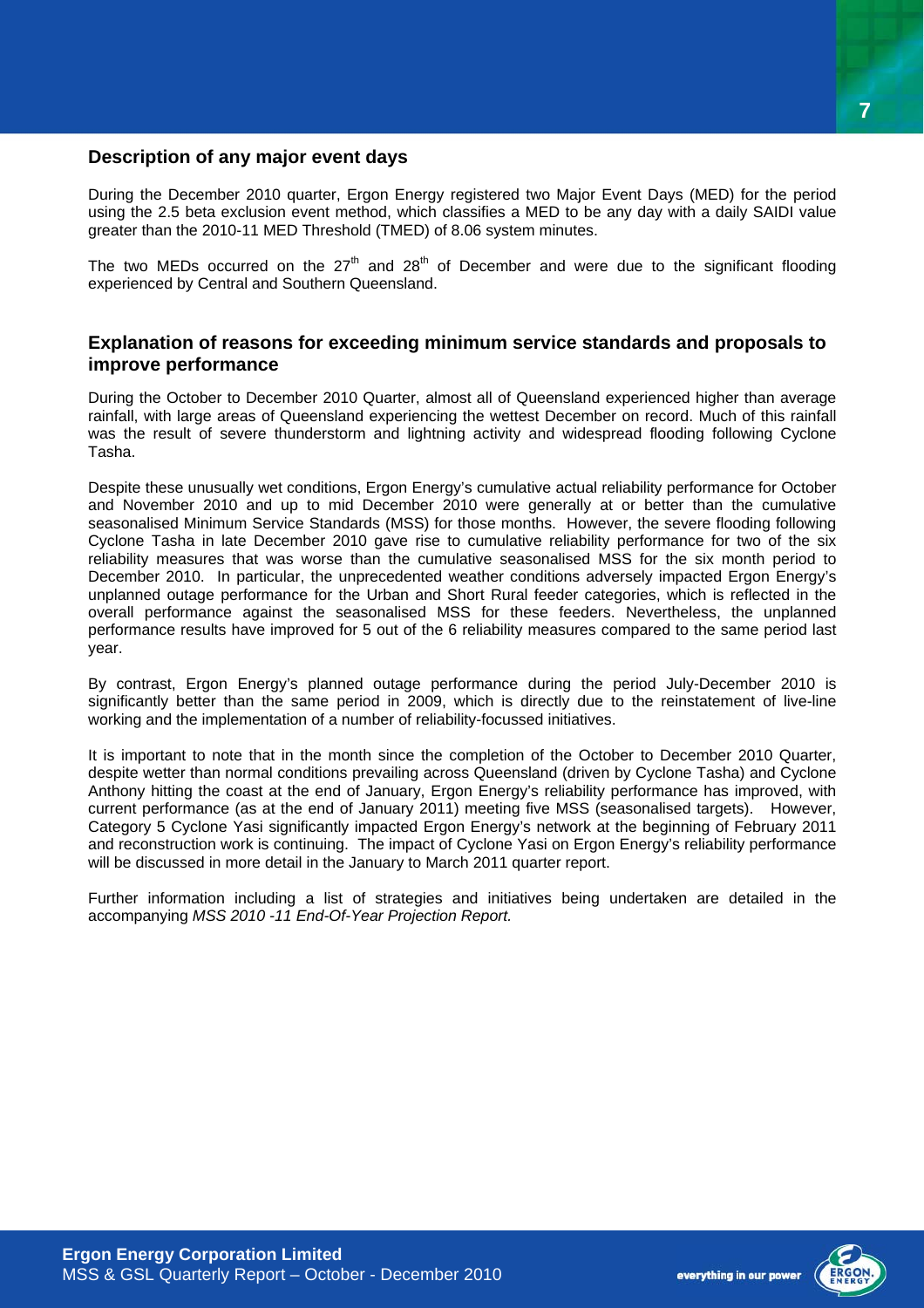## <span id="page-7-0"></span>**Guaranteed Service Levels (GSLs)**

(Reporting obligations under clause 2.6.2(a)(ii) (A), (B) & (C) of The Code)

#### **GSL Claims Breakdown for the Quarter and Financial Year to Date (1 July 2010 to 31 December 2010)**

**8**

During the December quarter there were 848 GSL claims paid to customers. This is reflective of the substantial impact of the effects of Tropical Cyclone Tasha and extensive flooding across regional QLD over the period of November through to December.

The month of December saw 320 Reliability - Duration GSL payments made to customers, as a result of extensive delays in restoring supply due to limited access to locations as a result of the flooding. This was exacerbated by the extent of the outages and the number of customers affected.

It is anticipated that GSL payments for the January – March 2011 quarter will also be impacted by the wide spread flooding which has affected much of Ergon Energy's network.

#### **Number of GSL Payments – October – December 2010[2](#page-7-1)**

|                               | October - December Qtr                    |      | <b>FINANCIAL YEAR TO DATE</b> |                                                  |                    |
|-------------------------------|-------------------------------------------|------|-------------------------------|--------------------------------------------------|--------------------|
| <b>Type of GSL</b>            | No. of Claims<br><b>Accepted and Paid</b> |      | <b>Amount Paid</b>            | <b>No. of Claims</b><br><b>Accepted and Paid</b> | <b>Amount Paid</b> |
| Planned Interruption (Bus)    | 70                                        | \$   | 4,550                         | 255                                              | \$15,860           |
| Planned Interruption (Res)    | 358                                       | -\$  | 9,308                         | 981                                              | \$24,447           |
| Connection                    | 20                                        | - \$ | 2,132                         | 46                                               | \$5,138            |
| <b>Wrongful Disconnection</b> | 49                                        |      | 6,370                         | 108                                              | \$13,010           |
| Reconnection                  | 3                                         | - \$ | 156                           | 27                                               | \$1,172            |
| <b>Hot Water Supply</b>       | 2                                         | -\$  | 208                           | 3                                                | \$260              |
| Appointments                  | 26                                        |      | 1,352                         | 77                                               | \$3,368            |
| Reliability - Frequency       |                                           | S    |                               |                                                  | \$0                |
| <b>Reliability - Duration</b> | 320                                       | -\$  | 33,280                        | 355                                              | \$36,816           |
| Total                         | 848                                       |      | 57,356                        | 1.960                                            | \$100,071          |

**Number of Customer Initiated GSL Claims accepted and paid – October – December 2010[3](#page-7-2)**

|                               | <b>October - December Qtr</b>                    |    | <b>FINANCIAL YEAR TO DATE</b> |                                                  |     |                    |
|-------------------------------|--------------------------------------------------|----|-------------------------------|--------------------------------------------------|-----|--------------------|
| <b>Type of GSL</b>            | <b>No. of Claims</b><br><b>Accepted and Paid</b> |    | <b>Amount Paid</b>            | <b>No. of Claims</b><br><b>Accepted and Paid</b> |     | <b>Amount Paid</b> |
| Planned Interruption (Bus)    | 31                                               | S  | 2,015                         | 203                                              | \$. | 13,195             |
| Planned Interruption (Res)    | 14                                               | S  | 364                           | 57                                               | S   | 14,846             |
| Connection                    |                                                  | \$ |                               | 18                                               | S   | 2,928              |
| <b>Wrongful Disconnection</b> |                                                  | S  |                               | 52                                               | \$  | 6,640              |
| Reconnection                  | $\overline{2}$                                   | S  | 104                           | 9                                                | S   | 676                |
| <b>Hot Water Supply</b>       | -                                                | \$ |                               |                                                  | S   | 52                 |
| Appointments                  | 5                                                | \$ | 260                           | 36                                               | \$  | 1,872              |
| Reliability - Frequency       |                                                  | \$ |                               |                                                  | S   |                    |
| <b>Reliability - Duration</b> | -                                                | \$ |                               |                                                  | S   | 104                |
| Total                         | 52                                               |    | 2,743                         | 891                                              |     | 40.313             |

<span id="page-7-1"></span><sup>&</sup>lt;sup>2</sup> Figures reported include both GSL claims made / raised by customers and GSL claims automatically identified and raised for investigation and payment by Ergon Energy (as per clause 2.5.11(a) of the Electricity Industry Code).<br><sup>3</sup> The Number of Claims Investigated and Not Paid reflect customer initiated claims raised for investigation, which are subsequently found not to be valid

<span id="page-7-2"></span>per requirements under the Electricity Industry Code (rejected GSLs).Refer to the "Explanation for Rejection of GSL Claims" for further details on rejected GSL claims.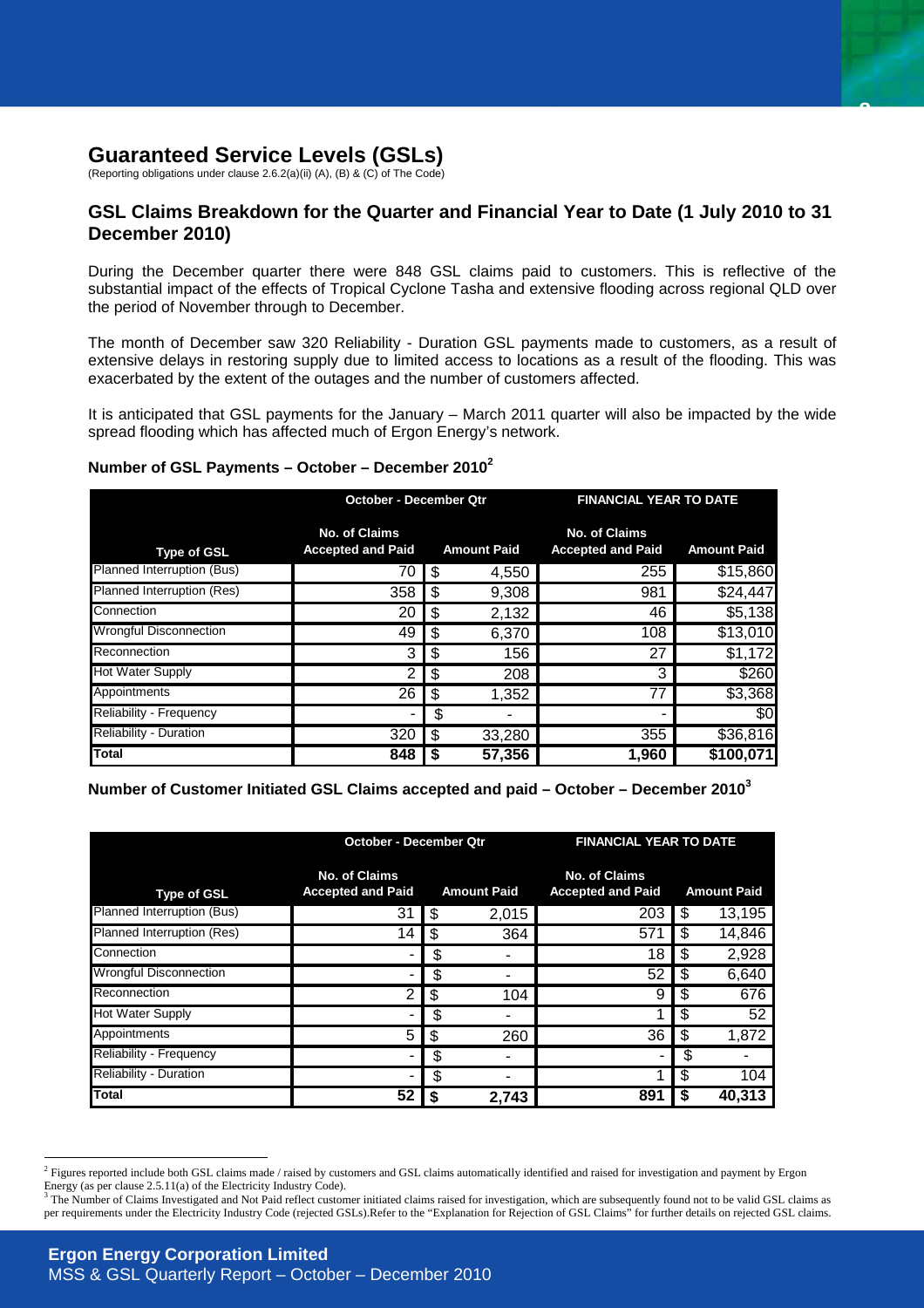#### <span id="page-8-0"></span>**Number of Customer Initiated GSL Claims rejected – October – December 2010[4](#page-8-1)**

|                               | <b>October - Decemeber Qtr</b>   |                           |                          | <b>FINANCIAL YEAR TO DATE</b>    |  |
|-------------------------------|----------------------------------|---------------------------|--------------------------|----------------------------------|--|
| <b>Type of GSL</b>            | <b>No. of Claims</b><br>Received | No. of Claims<br>Rejected |                          | <b>No. of Claims</b><br>Rejected |  |
| Planned Interruption (Bus)    | 33                               |                           | 205                      |                                  |  |
| Planned Interruption (Res)    | 20                               | 6                         | 577                      |                                  |  |
| Connection                    |                                  |                           | 24                       |                                  |  |
| <b>Wrongful Disconnection</b> | $\,$                             |                           | 59                       |                                  |  |
| Reconnection                  | 4                                |                           | 14                       |                                  |  |
| Hot Water Supply              |                                  |                           |                          |                                  |  |
| Appointments                  | 8                                | 3                         | 50                       | 14                               |  |
| Reliability - Frequency       | -                                |                           | $\overline{\phantom{0}}$ |                                  |  |
| Reliability - Duration        | 5                                | 5                         | 110                      | 109                              |  |
| Total                         | 70                               | 18                        | 1,040                    | 149                              |  |

**9**

#### **Explanation for Rejection of GSL Claims - 3 months to 31 December 2010**

Ergon Energy rejected 18 customer initiated GSL claims during the October - December 2010 quarter.

Reasons for rejection of each of these GSL claims are summarised below:

- 2 Reconnection
	- 1 x Reconnection occurred, mechanic left main switch in current state (off)
	- 1 x Customer advised mechanic to turn off main switch
- 2 Planned Interruption (Bus)
	- 1 x Automated GSL raised and paid
	- 1 x Customer did not meet Government criteria
- 6 Planned Interruption (Res)
	- 4 x Invalid claims notice sent to customer
	- 1 x planned outage resulted in unplanned outage
	- 1 x Automated GSL raised and paid
- 3 Appointment
	- 2 x Automated GSL raised and paid
	- 1 x Appointment not required
- 5 Reliability of Supply (Duration)
	- 3 x Customer did not meet Government Regulated threshold for Duration GSL
	- 1 x Automated GSL raised and paid
	- 1 x Natural disaster declared not eligible

<span id="page-8-1"></span> 4 The Number of Claims Investigated and Not Paid reflect customer initiated claims raised for investigation, which are subsequently found not to be valid GSL claims as per requirements under the Electricity Industry Code (rejected GSLs).Refer to the "Explanation for Rejection of GSL Claims" for further details on rejected GSL claims.